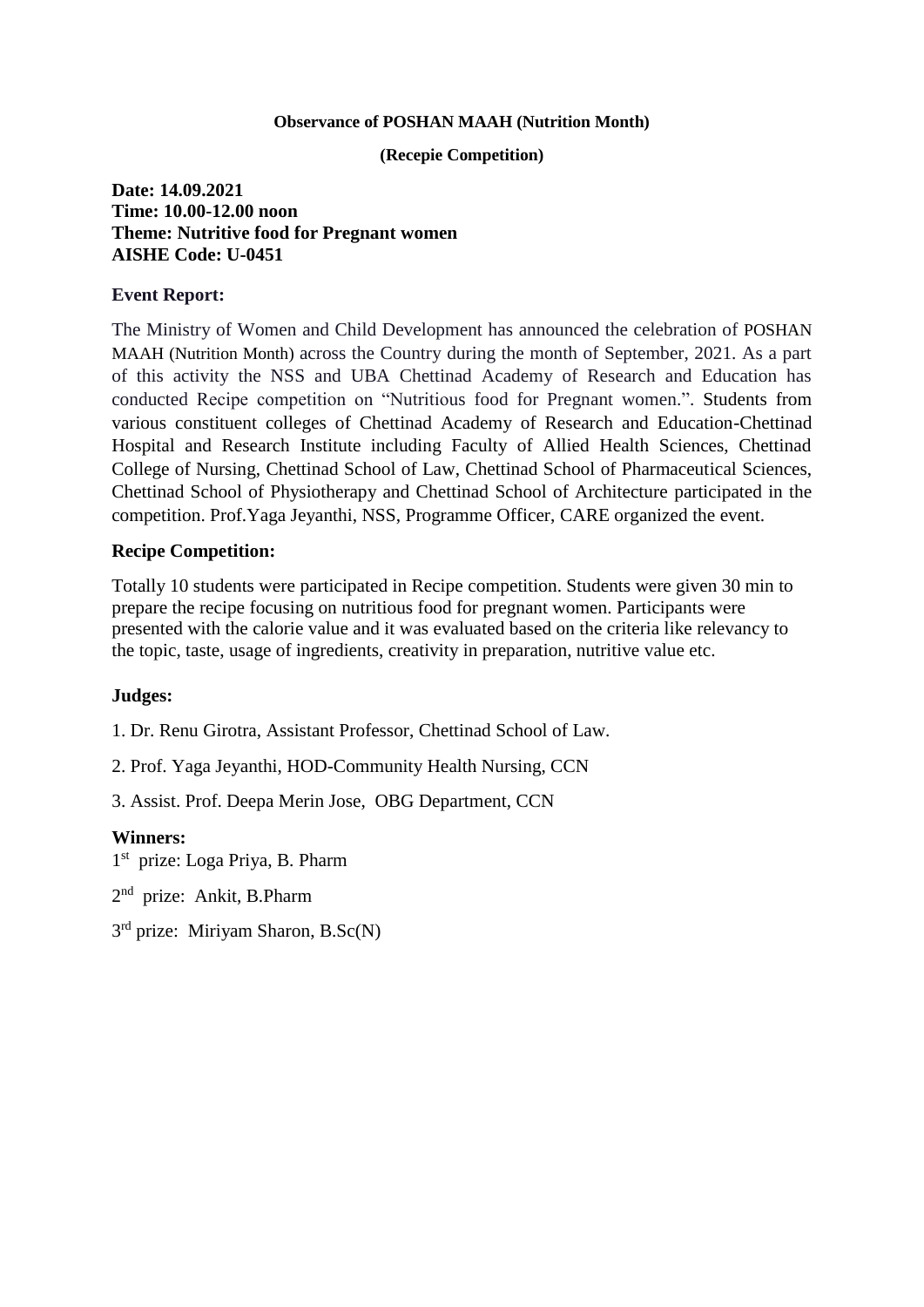# **Event photos:**